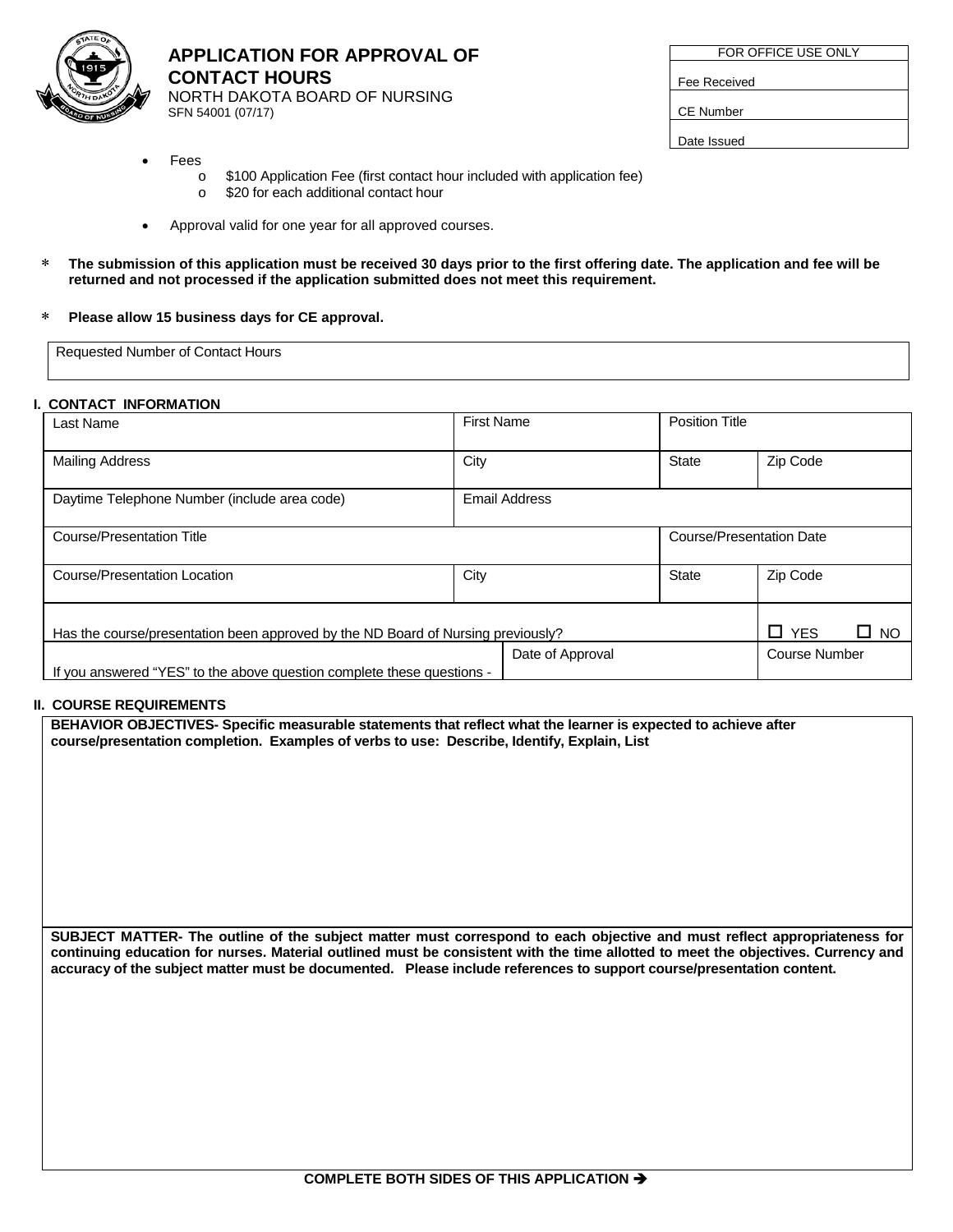#### **III. TEACHING STRATEGIES**

**Identified teaching strategies must reflect utilization of principles of adult education. Lecture alone is not acceptable for adult learning.** 

#### **IV. FACULTY QUALIFICATIONS**

| <b>NAME</b> | COLLEGE/UNIVERSITY | CITY/STATE | CERTIFICATE/<br><b>DEGREE GRANTED</b> |
|-------------|--------------------|------------|---------------------------------------|
|             |                    |            |                                       |
|             |                    |            |                                       |
|             |                    |            |                                       |

# **V. EVALUATION METHODS**

**Identify the methods of evaluation that will be used to determine behavioral objectives have been met by the participant. Attach a copy of the evaluation form.**

#### **VI. CERTIFICATE – MUST ISSUE A DOCUMENT**

Include a copy of certificate with application which includes the following:

- Title and date of activity
- Number of contact hours approved
- Space for assigned ND Board of Nursing Course Number
- Statement of successful completion
- Hand written, electronic, or stamped signature of sponsor on the certificate.
- A statement indicating that the certificate must be retained by the licensee for a period of two licensure renewal cycles (four years).

#### **VII. ATTACHMENTS**

Include a copy of the following:

- 1. Agenda/schedule/brochure with times listed to verify length.
- 2. Certificate
- 3. Evaluation Form

# **VIII. RECORD KEEPING REQUIREMENTS: Please read and check statement below for your application to be processed**

The provider must retain the following information on each approval of CH for at least four (4) years:

- 1. Copy of completed sign-in sheet.
- 2. Objectives, subject matter outline, bibliography/references, teaching strategies, evaluation form and faculty qualifications.
- 3. Summary of evaluations.

#### **I certify that the records identified above will meet the requirements for retention of the documents.**

| Attach appropriate fee and send to:     |
|-----------------------------------------|
| NORTH DAKOTA BOARD OF NURSING           |
| 919 S 7 <sup>th</sup> STREET, SUITE 504 |
| BISMARCK, ND 58504-5881                 |
| (701) 328-9777                          |
| Web Site www.ndbon.org                  |

| FOR OFFICE USE ONLY            |                    |  |  |  |
|--------------------------------|--------------------|--|--|--|
| <b>APPROVAL STATUS</b>         | <b>INFO</b>        |  |  |  |
| $\Box$ Approved                | CE Number          |  |  |  |
| $\Box$ Number of contact hours | Date Issued        |  |  |  |
| $\Box$ Information requested   | Date Expired       |  |  |  |
| Other                          | $\Box$ Reoccurring |  |  |  |
|                                | Denied             |  |  |  |